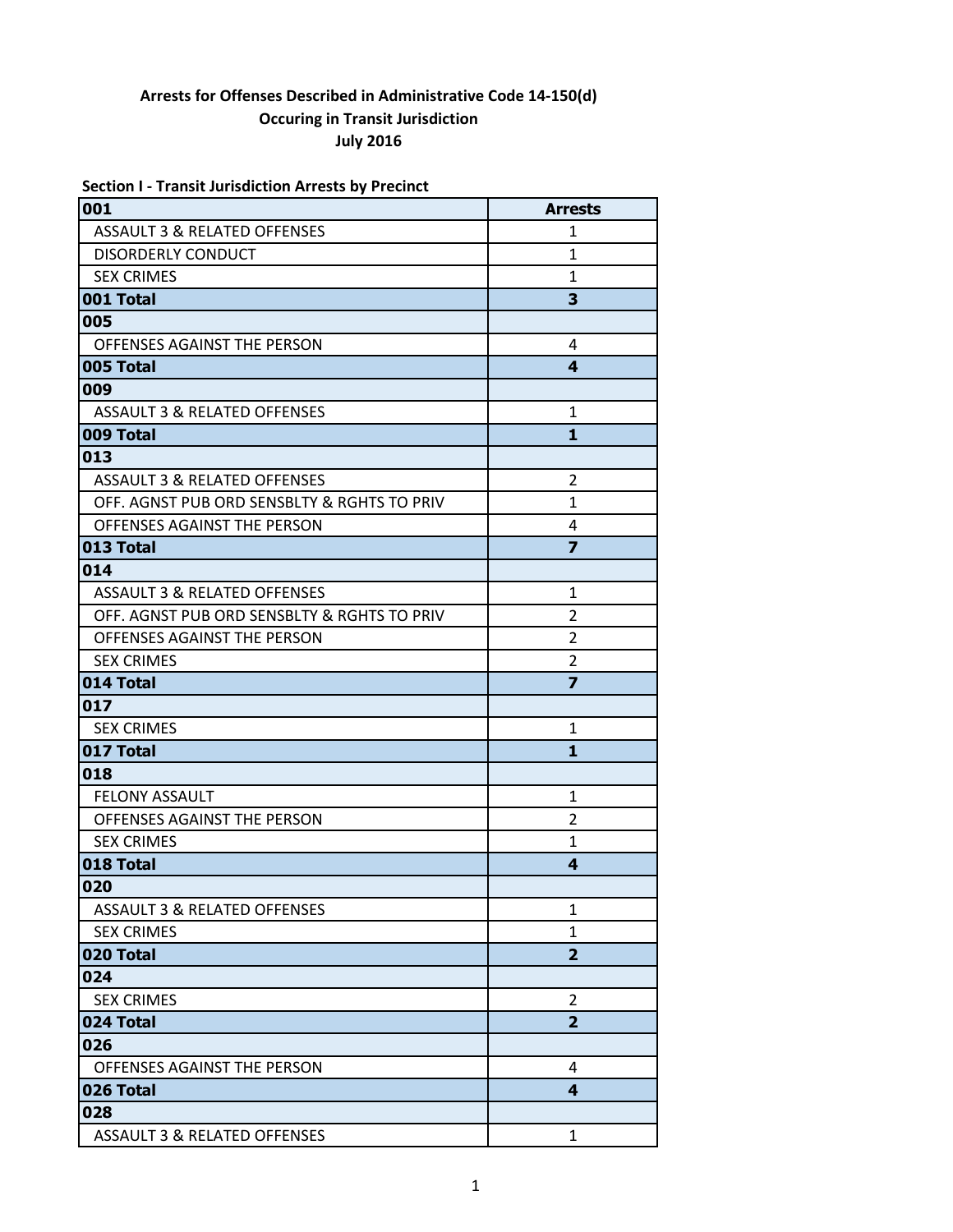| <b>FELONY ASSAULT</b>                       | 2                       |
|---------------------------------------------|-------------------------|
| 028 Total                                   | 3                       |
| 033                                         |                         |
| <b>ASSAULT 3 &amp; RELATED OFFENSES</b>     | $\mathbf{1}$            |
| 033 Total                                   | 1                       |
| 034                                         |                         |
| OFFENSES AGAINST THE PERSON                 | $\mathbf{1}$            |
| 034 Total                                   | 1                       |
| 040                                         |                         |
| ASSAULT 3 & RELATED OFFENSES                | 5                       |
| OFF. AGNST PUB ORD SENSBLTY & RGHTS TO PRIV | 1                       |
| OFFENSES AGAINST THE PERSON                 | 1                       |
| 040 Total                                   | $\overline{\mathbf{z}}$ |
| 044                                         |                         |
| OFF. AGNST PUB ORD SENSBLTY & RGHTS TO PRIV | 2                       |
| 044 Total                                   | $\overline{\mathbf{2}}$ |
| 048                                         |                         |
| OFF. AGNST PUB ORD SENSBLTY & RGHTS TO PRIV | 1                       |
| 048 Total                                   | 1                       |
| 060                                         |                         |
| <b>ASSAULT 3 &amp; RELATED OFFENSES</b>     | 1                       |
| <b>FORCIBLE TOUCHING</b>                    | 1                       |
| OFF. AGNST PUB ORD SENSBLTY & RGHTS TO PRIV | 2                       |
| 060 Total                                   | 4                       |
| 069                                         |                         |
| <b>SEX CRIMES</b>                           | $\mathbf{1}$            |
| 069 Total                                   | 1                       |
| 070                                         |                         |
| ASSAULT 3 & RELATED OFFENSES                | 1                       |
| 070 Total                                   | 1                       |
| 071                                         |                         |
| <b>FELONY ASSAULT</b>                       | 1                       |
| 071 Total                                   | 1                       |
| 073                                         |                         |
| <b>ASSAULT 3 &amp; RELATED OFFENSES</b>     | $\overline{2}$          |
| <b>FELONY ASSAULT</b>                       | 1                       |
| 073 Total                                   | 3                       |
| 075                                         |                         |
| <b>ASSAULT 3 &amp; RELATED OFFENSES</b>     | 2                       |
| <b>FELONY ASSAULT</b>                       | 2                       |
| OFF. AGNST PUB ORD SENSBLTY & RGHTS TO PRIV | $\mathbf{1}$            |
| <b>SEX CRIMES</b>                           | 1                       |
| 075 Total                                   | 6                       |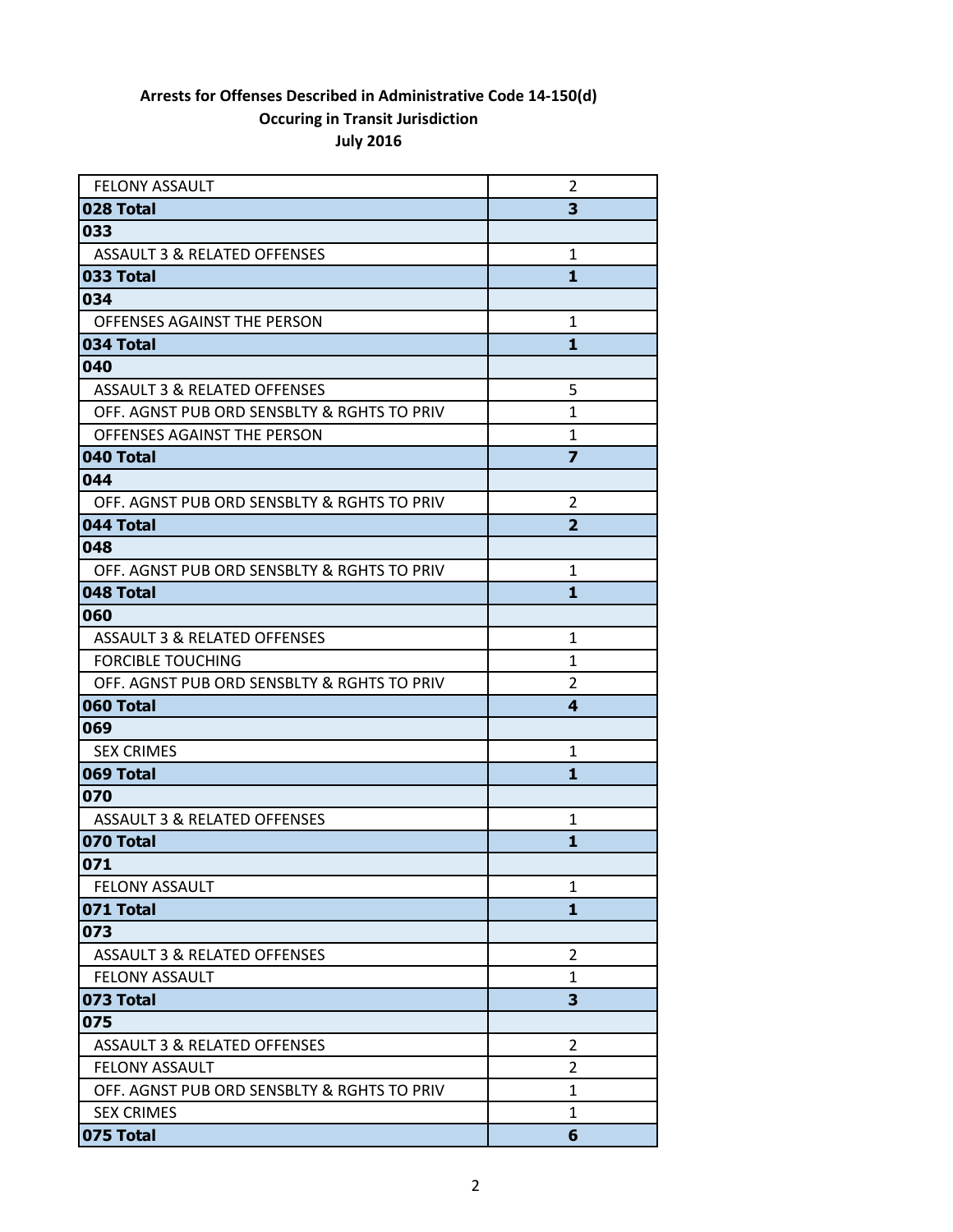| 077                                         |                |
|---------------------------------------------|----------------|
| <b>ASSAULT 3 &amp; RELATED OFFENSES</b>     | $\mathbf{1}$   |
| <b>FELONY ASSAULT</b>                       | 2              |
| 077 Total                                   | 3              |
| 083                                         |                |
| <b>ASSAULT 3 &amp; RELATED OFFENSES</b>     | 1              |
| 083 Total                                   | $\mathbf{1}$   |
| 084                                         |                |
| <b>ASSAULT 3 &amp; RELATED OFFENSES</b>     | 5              |
| <b>FORCIBLE TOUCHING</b>                    | 1              |
| OFF. AGNST PUB ORD SENSBLTY & RGHTS TO PRIV | 1              |
| OFFENSES AGAINST THE PERSON                 | 9              |
| <b>SEX CRIMES</b>                           | 1              |
| 084 Total                                   | 17             |
| 090                                         |                |
| OFFENSES AGAINST THE PERSON                 | 1              |
| 090 Total                                   | 1              |
| 100                                         |                |
| ASSAULT 3 & RELATED OFFENSES                | 1              |
| <b>DISORDERLY CONDUCT</b>                   | 1              |
| 100 Total                                   | $\overline{2}$ |
| 102                                         |                |
| OFFENSES AGAINST THE PERSON                 | 1              |
| 102 Total                                   | $\mathbf{1}$   |
| 104                                         |                |
| ASSAULT 3 & RELATED OFFENSES                | 1              |
| 104 Total                                   | 1              |
| 106                                         |                |
| <b>ASSAULT 3 &amp; RELATED OFFENSES</b>     | 1              |
| 106 Total                                   | 1              |
| 108                                         |                |
| <b>ASSAULT 3 &amp; RELATED OFFENSES</b>     | 3              |
| <b>SEX CRIMES</b>                           | 2              |
| 108 Total                                   | 5              |
| 109                                         |                |
| <b>FELONY ASSAULT</b>                       | 1              |
| 109 Total                                   | $\mathbf{1}$   |
| 110                                         |                |
| OFFENSES AGAINST THE PERSON                 | 1              |
| 110 Total                                   | $\mathbf{1}$   |
| 112                                         |                |
| OFF. AGNST PUB ORD SENSBLTY & RGHTS TO PRIV | 2              |
| 112 Total                                   | $\overline{2}$ |